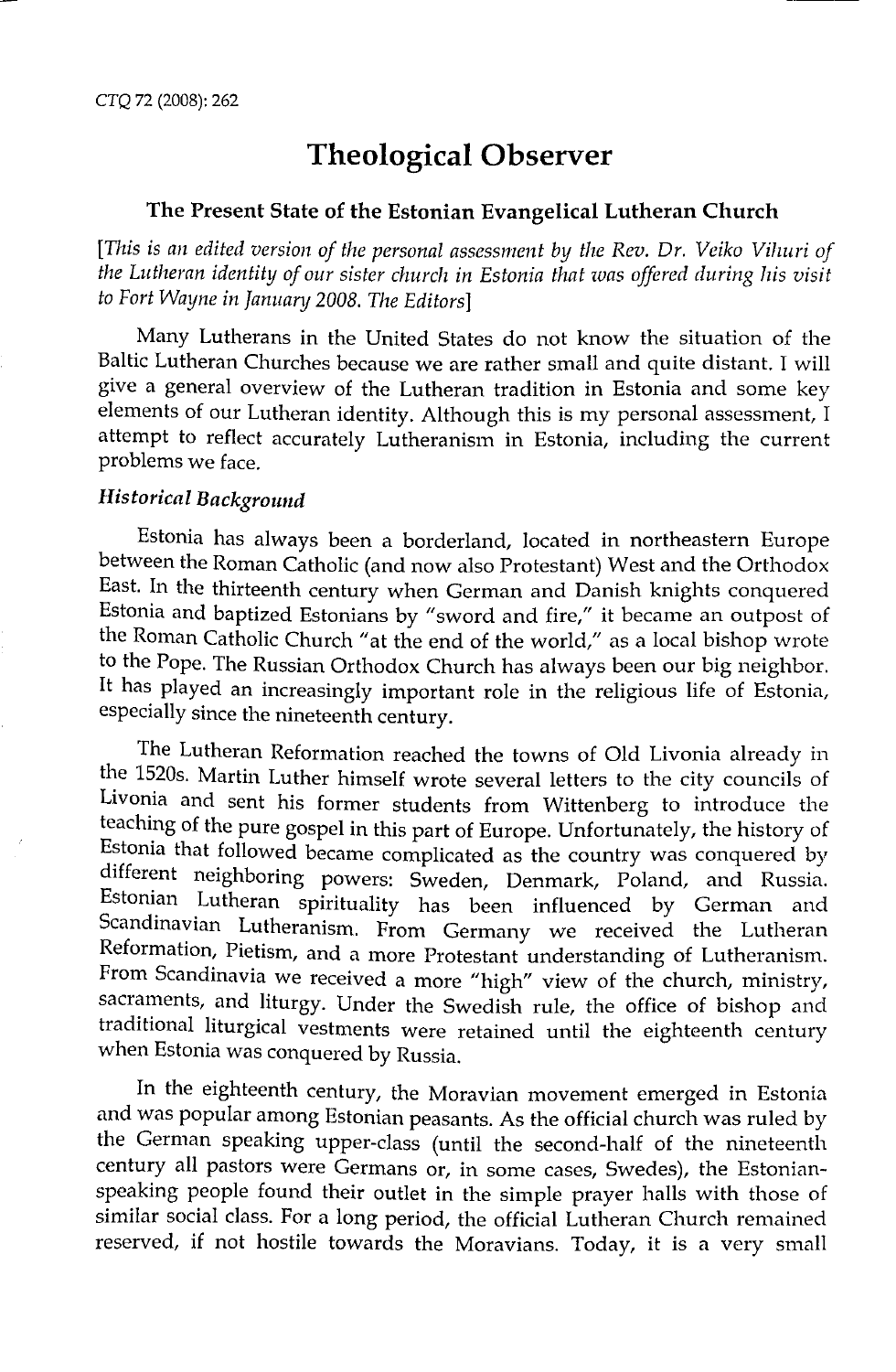movement within the church. Moravian and the low-church piety, however, is now an element of Estonian Lutheran spirituality. In the middle of the nineteenth century, when Estonia was part of the Russian Empire, tens of thousands of Estonians converted to the Russian Orthodox Church. They were unhappy with the social conditions, German barons, and perhaps also the German pastors. The Russian Orthodox Church became the state church. The Eastern Orthodox beliefs and practices, therefore, have influenced the Estonian people as well.

Estonia became an independent state in 1918. The Lutheran Church in Estonia which had been part of the Evangelical Lutheran Church in Russia, also became independent and was formed as a free people's church. It was the first time in history that Estonians were able to take the church into their own hands. Estonia's independent existence, however, only lasted little more than twenty years. It was occupied by the Red Army in 1940. German occupation followed, but Soviet rule was restored in 1944. In the autumn of 1944, about 70,000 to 80,000 Estonians were forced to flee the country because of the approaching Red Army. There were approximately 60,000 refugee Lutherans. Among them was Bishop Johan Kõpp together with 72 pastors, a few members of consistory, and 12 graduates and undergraduates of theology. In the following years, the Estonian Evangelical Lutheran Church Abroad was born.

The Lutheran Church in Estonia stayed under the strict control of the Soviet authorities for almost fifty years. The public activity of the church, including the youth work and catechetical work, was strictly forbidden. The property of the church was nationalized, so congregations had to pay very high rent for their church buildings. During these very dark decades, the church lost most of its members, and the Soviet authorities said publicly that the church would die out soon. Perhaps the only positive side of this was that the Estonian Lutheran Church was cut off from the liberal theological developments in the large western Lutheran churches.

In 1988, Estonia began to move towards independence, which was achieved in 1991. This was accompanied by a remarkable blossoming of church life. But it lasted only a few years; Estonia is now perhaps one of the most secular countries in Europe. According to the census held in 2000, 13.6% of the population over the age of 15 considered themselves as Lutherans, 12.8% said they were Orthodox. The percentage of the other denominations is very small. Approximately two-thirds of Estonia's whole population does not belong to any church or religious movement. It is true that the majority of Estonians would still say they are Lutherans, but it does not necessarily mean they consider themselves believers. As a man said once to his pastor: "I am not a believer, I am a Lutheran."

This also means that we as Christians and Lutherans are living as a minority in a very secular society. We cannot expect that the society and the politicians accept Christian faith as a natural part of our culture. In fact, our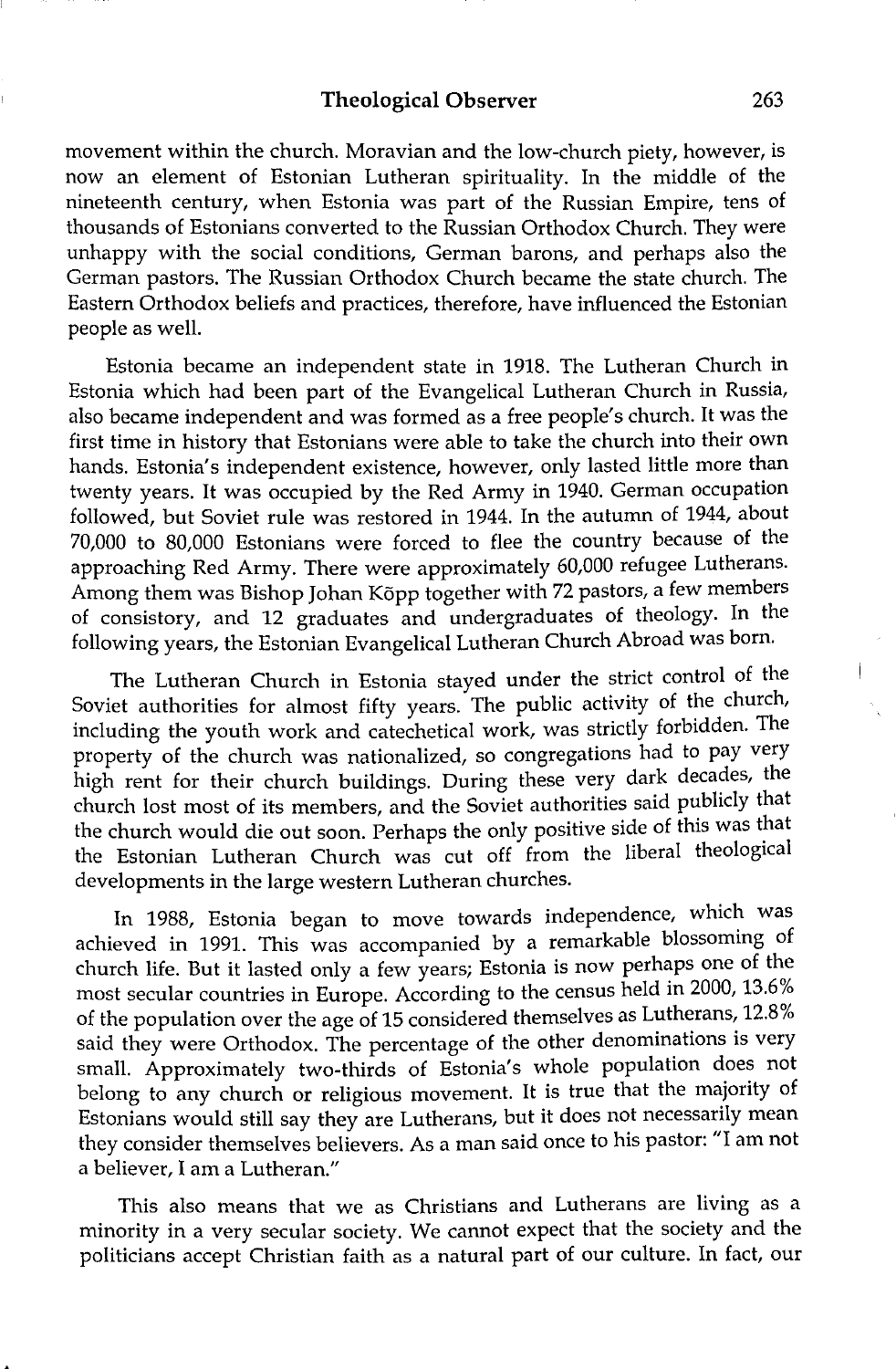culture has become predominantly secular. In the past, the Lutheran Church was the nation's largest church, but this is now changing. Because the Russianspeaking people who arrived here during the Soviet times tend to be more religious, the membership of the Russian Orthodox Church in Estonia is growing or at least stable, while the number of Lutherans is going down.

# *Some Elements of the Identity of the Estonian Lutheran Church*

**Episcopal-Synodical Church Order.** Estonian Lutheranism has adopted episcopal-synodical church order. Although the office of bishop was introduced immediately after becoming independent, the first Church Constitution (1919) stated that the basic unit of the Lutheran Church in Estonia was the local parish. So the church was actually formed as a free association of local congregations. It was considered as a very Lutheran and truly evangelical understanding of the church order. The Estonian Evangelical Lutheran Church was defined as a free people's church. The key point was that each parish had the right to leave the church, if the parish council made such a decision. During the theological quarrels between the conservative and the liberal wings in the 1920s, some congregations used that right, and the church was split.

There are still tensions between those who would like to stress the importance of democratic, congregational, and synodical aspects in church order and those who tend to think that the church manifests itself at the diocesan level rather than at the parish level. The problem is that the episcopal level is too far from parish pastors and congregations: there are over 160 congregations in the EELC, and a single bishop cannot visit every parish often. Besides, the archbishop must also be active externally. The functions of the bishop have been given over to the area deans, who are ordinary priests and do not have the authority of a bishop. That is why discussions on the creation of new dioceses have existed since the 1930s. For example, the Church of Latvia now has three bishops.

There are many who think we do not need any changes at all. They say we should remain as a free people's church. They oppose a centralized and hierarchical church organization. I think it is typical Estonian peasant kind of thinking: let us run our farm ourselves; we know better than anyone else how to do it. But it is not very much a democratic people's church kind of thinking, but a very pastor-centered vision of the church. It is up to the local pastor to decide on the matters of doctrine and practice. *Cuius regio, eius religio!* 

**The Office of Bishop and the Threefold Ministry.** The office of bishop has become part of the Estonian Lutheran identity. There may be various "high" or "low" views on the office of bishop within our church, but the general understanding is that the bishop is the head of the church and the *pastor pasiorum.* In the last decades, the understanding of ministry has been influenced by the more "high" views as well as by the Porvoo Agreement. The office of bishop was reintroduced in 1919 with the new church order. Jakob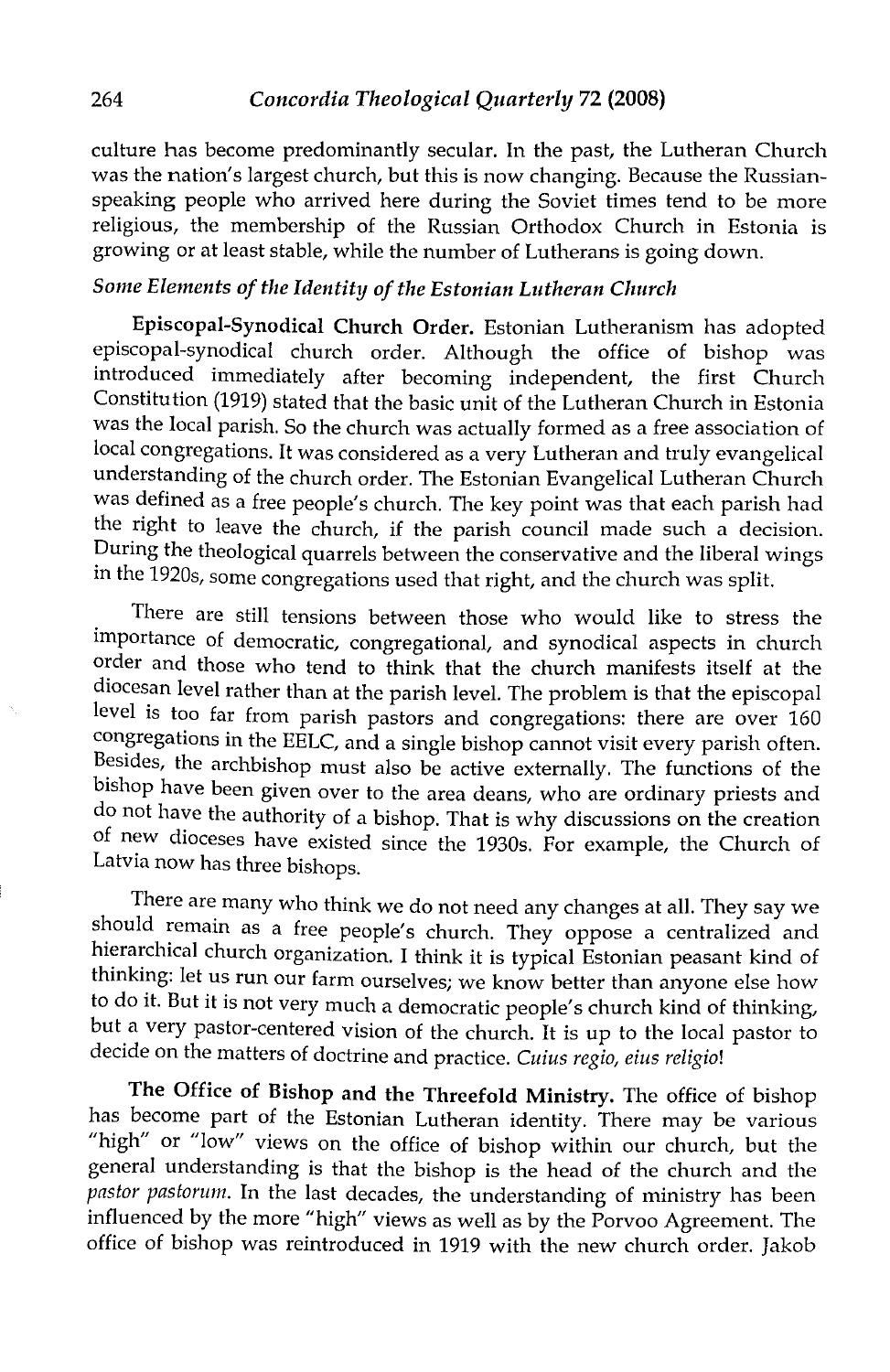Kukk, the first bishop, was consecrated in 1921 by the famous Archbishop of Uppsala (Sweden), Nathan Soderblom, and a Finnish bishop. The low-church conservatives, including the Baltic German clergy, were extremely annoyed over the "high" liturgy of the consecration service and the rumors that Soderblom intended to introduce the apostolic succession in Estonia and Latvia in order to promote his vision of "evangelical catholicity."

We now have had nine bishops and archbishops as the heads of the church (the archbishops of the Estonian Evangelical Lutheran Church Abroad, and the suffragan bishop are not included). Seven of them were consecrated by Swedish, Finnish, and later also by Anglican bishops in the historic apostolic succession. The episcopal consecration in historic succession, however, is not an absolute condition. For example, the first archbishop after World War II was only installed rather than consecrated, as it was impossible to ask foreign bishops to come to the Soviet Estonia.

The office of deacon was introduced after World War II. The reason was actually not theological but practical: there was a lack of ministers, and the Soviet authorities had promised to close down every congregation that had no minister. Facing a new Soviet occupation in 1944, more than half of the Estonian clergy had left the country, and the Theological Faculty at Tartu was immediately closed down by the Soviets. In such a desperate situation, the church decided to ordain lay preachers as deacons or assistant pastors. They did not have a full theological education and were subordinated to the pastorin-charge, but they acted as local ministers and, in the eyes of the parishioners, were like ordinary pastors. Later in the 1970s and 1980s, many young students of theology were ordained as deacons and sent to vacant parishes. The church came to consider them also as part of the ministry.

The three-fold ministry is clearly stated in the Church Constitution of 2004, although the administration of the sacraments is reserved to priests and bishops only. Deacons assist the local parish pastor or their direct *ordinarius.* In practice, many deacons serve parishes where there is no local pastor, and the priest-in-charge is too busy to visit the congregation every Sunday. The problem is that many pastors still serve two, three, or even more parishes because some congregations cannot afford their own minister. The archbishop can give special permission (always for a limited period) to a deacon to celebrate the Lord's Supper, a doubtful practice both theologically and in terms of church tradition. A Swedish bishop asked me once: "Why doesn't the Archbishop of Estonia ordain them as priests?" Thankfully, sixteen deacons were ordained priests last year, but there are other deacons who have not yet completed their theological training. If some of them become permanent deacons, then I think that we should reconsider the role and meaning of the office of deacon in our church. This discussion has already begun.

**Liturgy and Piety.** The Lutheran Church in Estonia has always been a liturgical church. Until the eighteenth century, the traditional liturgical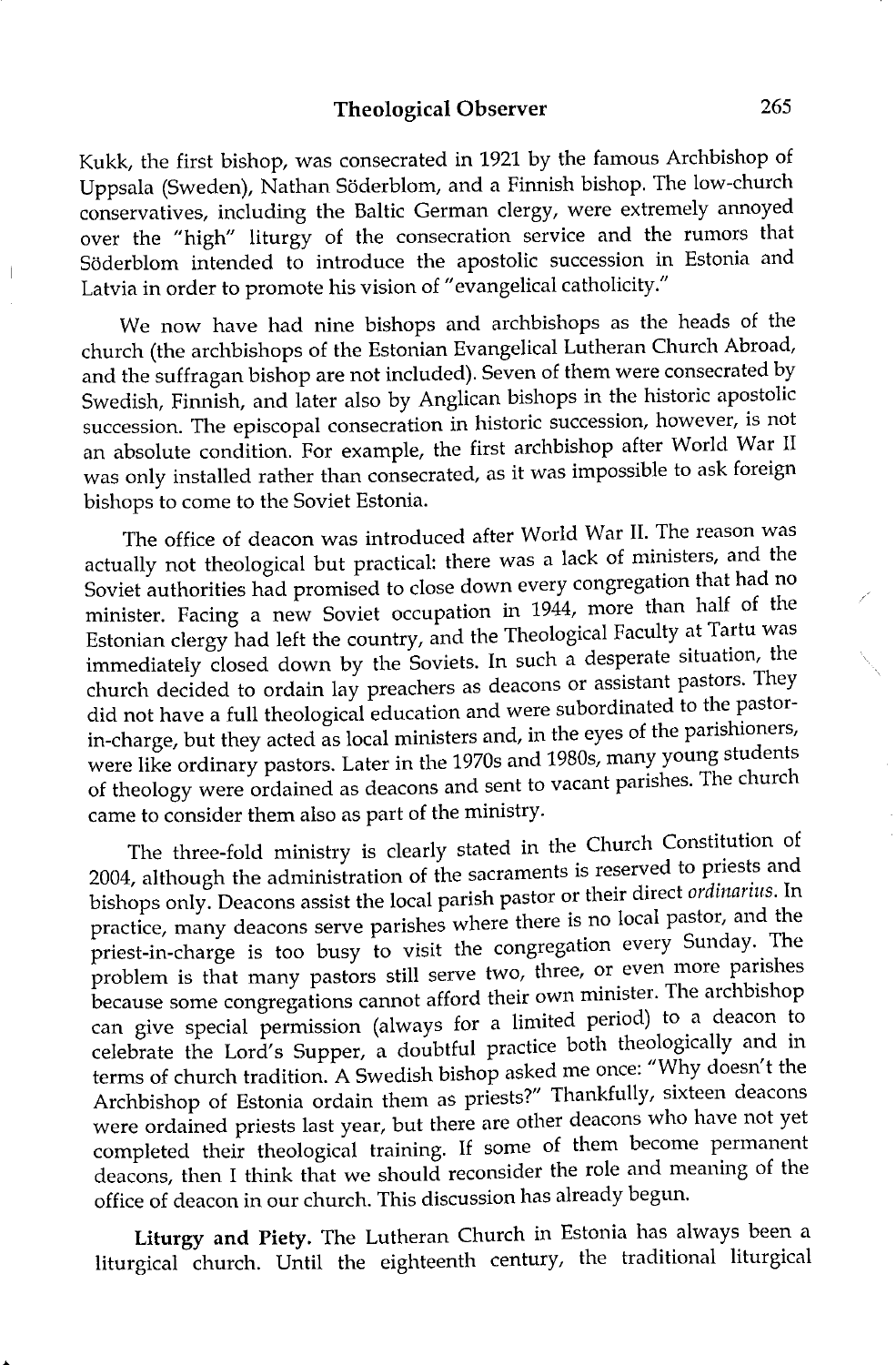vestments were used. The Swedish handbook was used in the congregations until the beginning of the nineteenth century. The order of service in the imperial agenda of 1834 and its revised versions was also quite "high." For example, the liturgy had to be sung throughout. The people of Estonia, however, have been influenced by the piety of the Moravian or Herrnhut Brethren. This type of piety is very low church and individualistic, focusing on the Bible, prayer, hymns, and sometimes on mystical visions. For them, the liturgical aspect of church life is not important. There is a trend to consider the "high" liturgy as alien to the true Lutheran tradition. In this view of Lutheranism, preaching is at the center of the service and the Lord's Supper need not be celebrated frequently.

The liturgical renewal movement of the twentieth century, however, has also influenced the work on the new church handbook in Estonia. It is characteristic that the high-church and liturgical movement has been more attractive to the clergy than to the laity, but it is definitely there. Before World War II, it was the more liberal wing that was interested in high liturgy while the low-church conservatives remained reserved. Now it is precisely the highchurch wing that is theologically much more conservative, defending the catholic truths and traditional teaching of the church and the Lutheran heritage of the Reformation era. As a consequence, the Lord's Supper is celebrated every Sunday in most parishes, and the number of communicants is increasing.

The first attempts to revise the imperial agenda of 1902 were made as early as the 1920s and 1930s, but World War II stopped the process. In the Soviet period, the question of survival was much more important for the church than liturgical renewal. It was only in 1991 that the liturgical commission started its work. The new handbook was finally completed in 2007. Regarding the service order, it follows the same principles of recent liturgical reforms in other Lutheran Churches (Sweden, Finland, Germany, and the like). The question of the new handbook of liturgy (which has been approved by the Episcopal Council but not the Conference and General Synod) has divided the church into different factions. The high-church wing and many other pastors support the liturgical reform. The revised version of the imperial agenda of 1902, which is still used in some congregations, has its supporters as well, mainly among clergymen with low-church or liberal Protestant views. Many of them believe that behind the liturgical reform is the hidden plan of the high-church advocates to catholicize the Lutheran Church. They also claim that the new liturgy is ineffective in bringing people back to the church. They argue that we are going to loose even more members if we change the traditional-that is, the nineteenth century- liturgy.

**Moderate Theological Position.** The theological position of the Estonian Evangelical Lutheran Church can be described as moderate. What do I mean? There is a trend to avoid "extremes" of both liberal and conservative theology.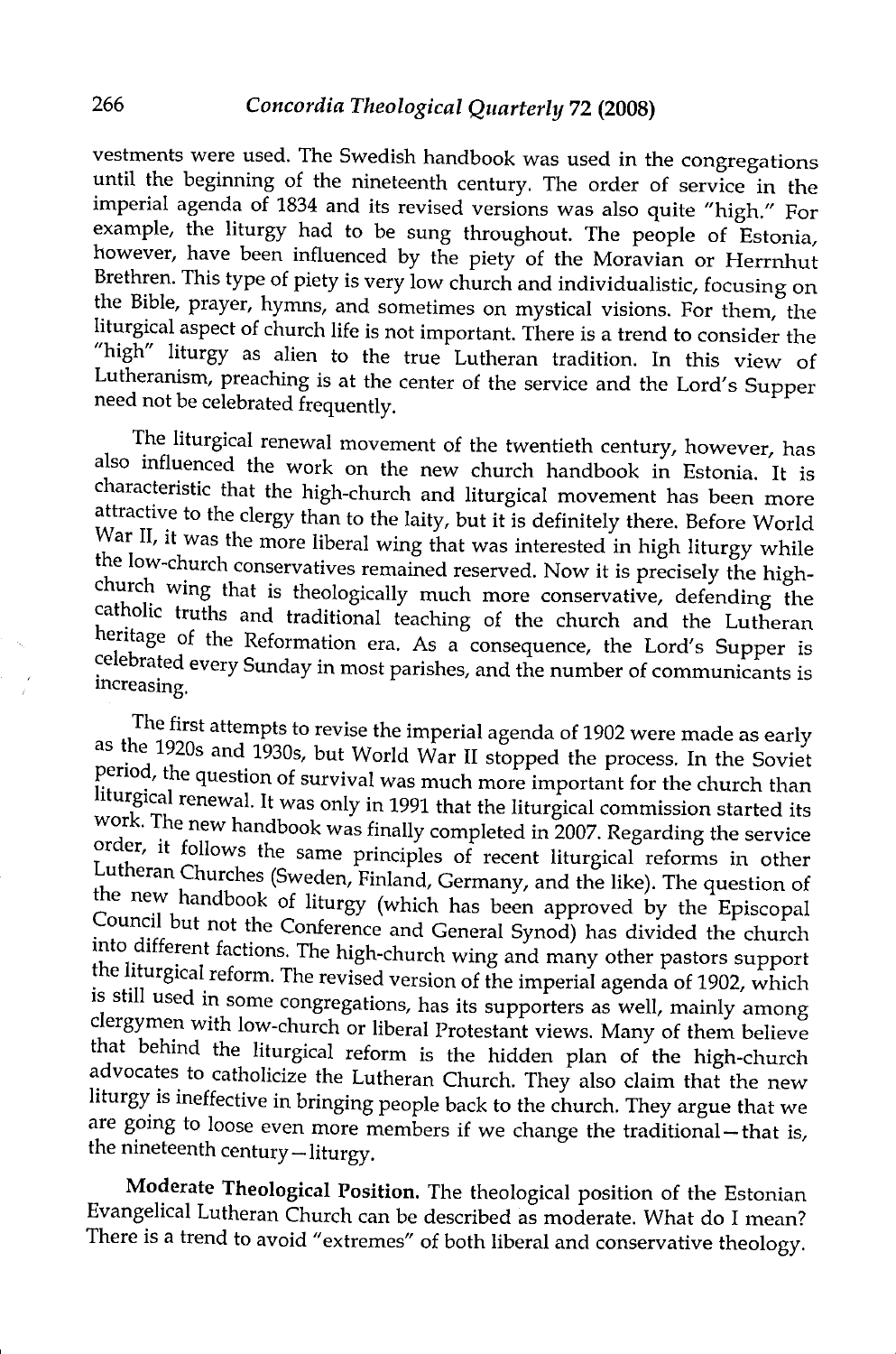We do not have radical feminist theology or a Bible translation with "inclusive language." On the other hand, the terms "Confessional Lutheranism" or "traditional Christian doctrine" alarm many. Being moderate in terms of theology, the Estonian church can be described as a mainline Protestant church. Of course, we are still much more conservative than the churches in Scandinavia or Germany. Yes, we have women pastors, but we have not accepted same-sex partnerships as some Scandinavian churches have. You can find many pastors whose understanding of the Bible is conservative, even fundamentalist. There are, however, some young theologians and pastors who say they represent the middle-way theological position. They consider the Reformation as a transformation from Roman Catholicism to Protestantism, and they adore Martin Luther as the founder of Protestantism. They consider the historical-critical method as a norm. One of them, a young biblical scholar, expressed his wish to make the historical-critical method the only exegetical method in the church. The doctrinal commission did not accept his proposal. We are also an ecumenical church. We are a member of the World Council of Churches and the Conference of European Churches. We have signed both the Leuenberg and the Porvoo agreements. In Soviet times, it was extremely important to have contacts with international ecumenical organizations. It was our only "window" to the free world.

The Estonian Evangelical Lutheran Church is among those churches that ordain women as priests. It is striking that the Episcopal Council and the Consistory decided in 1938 that the ordination of women is contrary to the Scripture. Only a few years later, in 1945, the Episcopal Council decided that it was possible. As I mentioned before, many pastors had left the country during the war, and the church government faced the problem of vacant congregations. There was a desperate lack of ministers, and the archbishop had to ordain several lay preachers. They did not have a proper theological or pastoral training. There are still divergent views on whether women's ordination is compatible with the Bible. Although the final decision about the ordination of women was made in 1967 by the General Synod with no theological discussion whatsoever, almost all women pastors that are working in the church today have been ordained since 1994 (there are about 40 women pastors and deacons out of 220 ministers in our church).

There are many male priests among high-church as well as low-church conservatives who are unhappy with this decision, but it is only the highchurch wing that openly opposes the ordination of women. Yet it seems we cannot change this practice in the foreseeable future. I am not sure whether it is possible to become a bishop if such a candidate would publicly say he is not going to ordain more women pastors. I think many people in our church, especially among the clergy, share a democratic, Protestant, and also low or pietistic understanding of the church and ministry that sees no essential difference between the ordained pastor and the layman. From that point of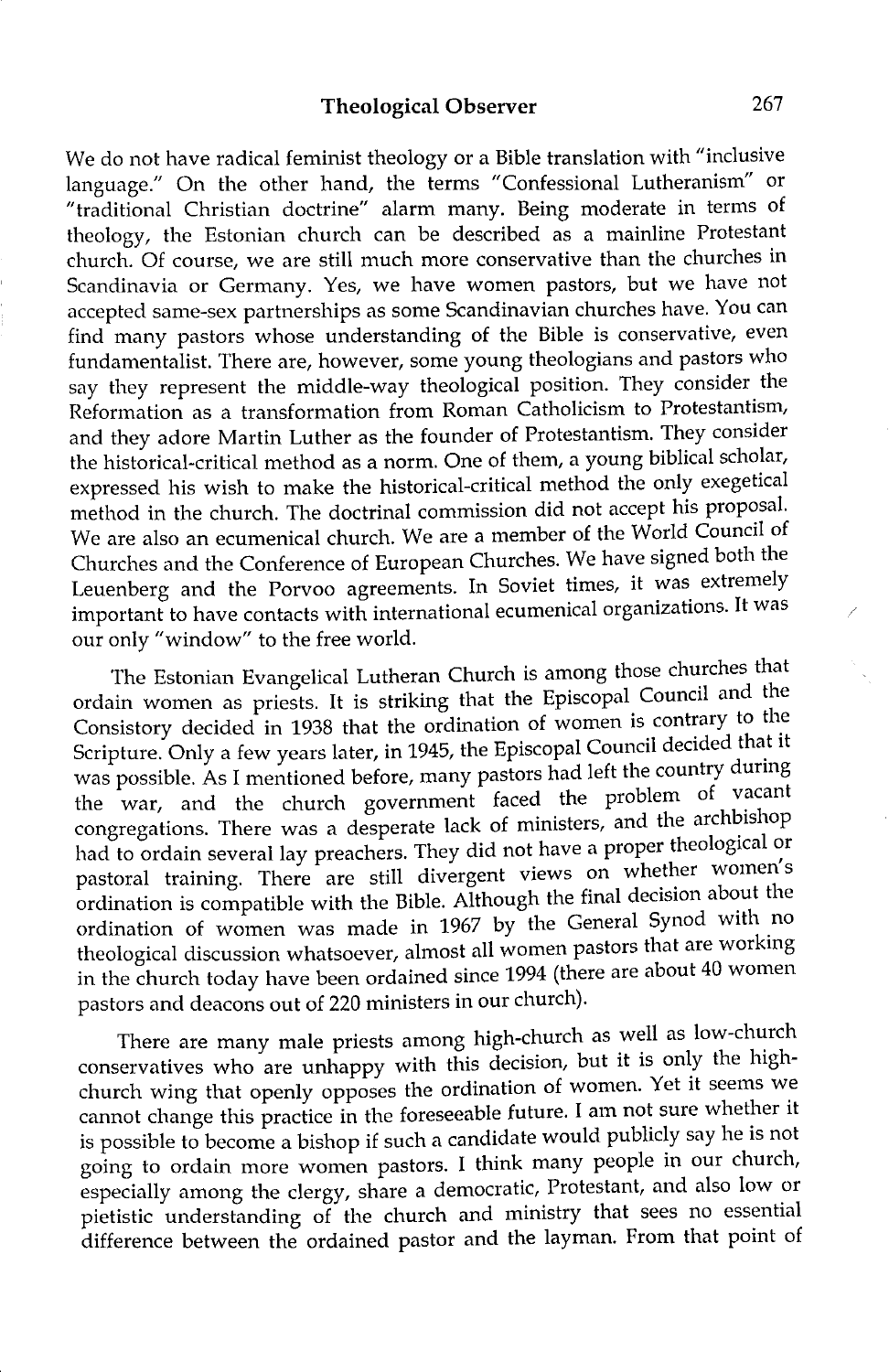view, why should we exclude women from the activity of the church? We are brothers and sisters, all called by the Lord to preach the word!

Regarding theological education in Estonia, the oldest and most famous university in Estonia is the University of Tartu (German name: Dorpat), which was founded as the *Academia Gustaviana* in 1632 by the Swedish Lutheran king Gustavus II Adolph. It was reopened as an imperial university in 1802. For a long time, the theology faculty at Tartu was the only place to study Lutheran theology. The faculty was closed down by the Communists in 1940 as a part of their anti-church policy. After the collapse of the Soviet Union in 1991, it was reopened. At the beginning of the 1990s, a private theological academy was founded in Tartu by a Lutheran pastor who represents a more low-church and pietistic theology. In Tallinn, the Theological Institute of Estonian Evangelical Lutheran Church continues its work. It was founded after World War II to train Lutheran pastors, and was the only place in Estonia where theology was taught throughout the Soviet period. The theology that is taught in the University and the Theological Institute is moderately liberal. The historicalcritical method is widely used in the study of the Scriptures. The systematic theology is focused on modern Protestant theology. The most influential foreign Protestant theologians for Estonian theological thinking during the past decades include Karl Barth, Rudolf Bultmann, and Paul Tillich. Most Estonian Lutheran theologians are more open to German theology than Anglo-American or Scandinavian theology.

There are some striking examples of liberal theologians within our church as well. The professor of church history at the Theological Institute has recently written a book in which he states that Jesus began his ministry after the death of his wife and that his real father was a Jewish priest or rabbi, for the name of the angel Gabriel who visited Mary means "the man of God," and that is exactly why twelve-year old Jesus was hoping to find his father in the temple. One may ask how such a man can teach theology at the Theological Institute owned by the Estonian Evangelical Lutheran Church. The answer is that the Theological Institute desperately needs academically qualified tutors in order to meet the criteria required by the state. Expressing such views then is considered as a matter of academic freedom. The Theological Institute is not deliberately producing liberal pastors, but one could expect that our church would take the question of proper theological training more seriously. The attitude is this: Let the academic theologians do their work and the pastors in the congregations do their work.

What about the Lutheran Confessions? According to the Church Constitution, the sacred Scriptures and the Book of Concord are the basis of doctrine. Each candidate has to take an oath before ordination that he or she will follow the teaching of the Lutheran Confessions. Before World War II, each pastor knew German (and many had learned Latin as well) and was able to read the Book of Concord in its original languages. There was no need to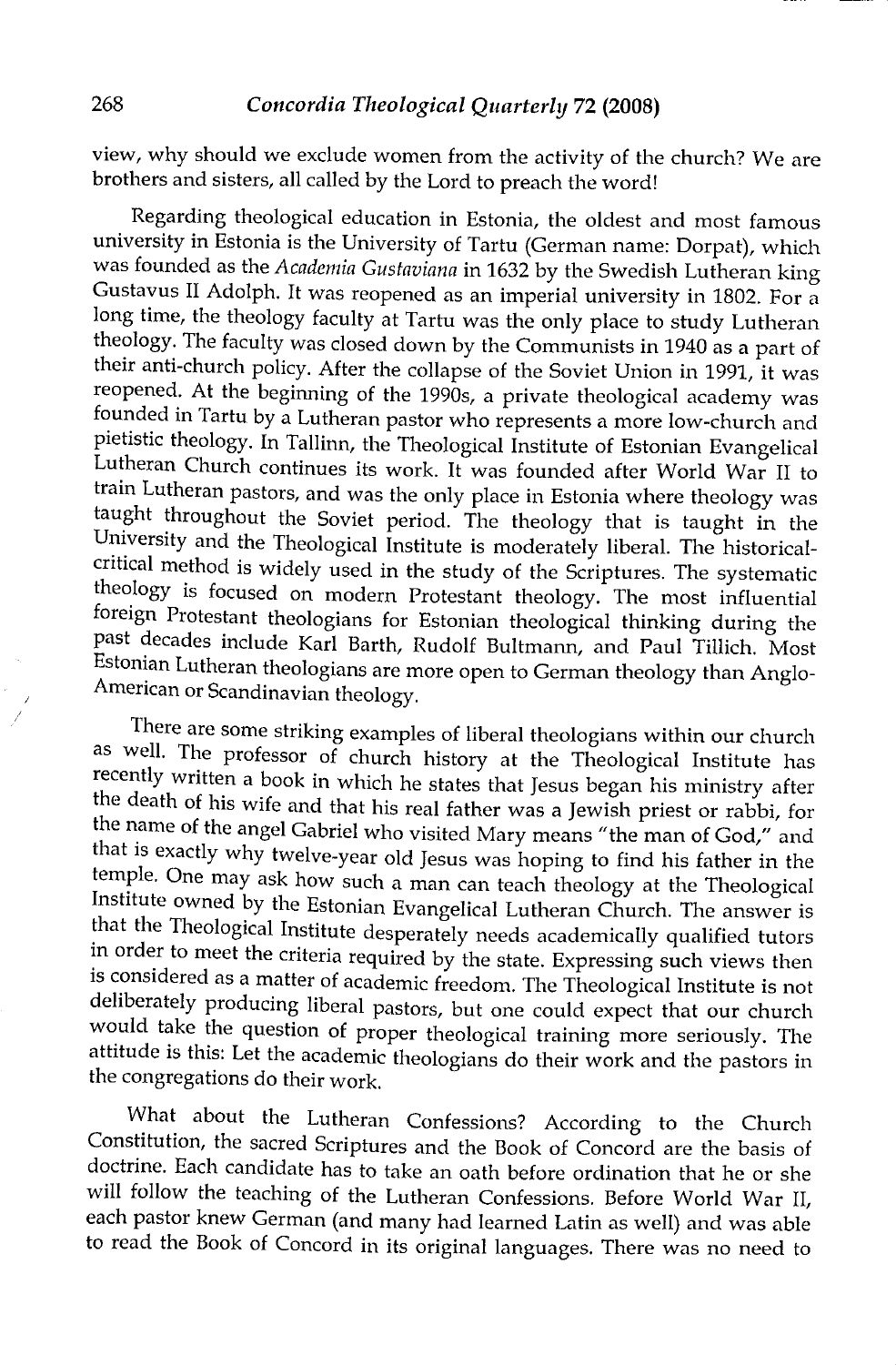translate it into Estonian. The younger generation of ministers, however, speak and read English rather than German, and there is an urgent need to have the Lutheran Confessions in Estonian. Thankfully, the translation has already been made, although it is not yet published. The process of editing may take a few more years, but at least we can hope that in the near future our pastors will be able to read what Lutheranism is and teaches in Estonian.

#### *The Ongoing Discussion on Lutheran Identity*

Recent years have seen a heated debate on Lutheran identity in the Estonian church. Let me quote an Estonian theologian, Professor Dr. Alar Laats, who sees the Lutheran Church in Estonia as standing between German and Scandinavian Lutheranism. In his article in *Theology for Europe: Perspectives of Protestant Churches* (Frankfurt: Lembeck Verlag, 2006), he states:

Instead of becoming a blessing, this orientation in two different directions has become a misfortune for our church. The church is internally divided. There is a party that is more high-church orientated. Sometimes one can even notice catholic tendencies. The other party is with evangelical inclination and its aim is to follow the Lutheran tradition that has stamped our country historically. This division in the Estonian Evangelical Lutheran Church is not to Christianity's advantage in Estonia.

In my opinion, it is not only a conflict between the high-church and the lowchurch parties over the liturgy or church order; it is about the theological understanding of the church and role of doctrine.

Two years ago the *Martin Luther Society* was formed. The founders of this group said in a public declaration that they would stand for the Lutheran teaching, including the ordination of women. They seem to believe that Lutheranism means a very Protestant understanding of Christian faith. This group includes some low-church or pietistic pastors, some rather liberal theologians, and, of course, many women pastors and theologians. Despite their different theological views and piety, they became united in the face of a common enemy: the conservative and the more confessional wing which, in their understanding, seeks to "catholicize" the church's theological position and liturgical practice.

On the other side, the *Society of the Augsburg Confession (Societas Confessionis Augustanae)* was founded. It is not a "party" or "wing" in the church, but an organization to promote the traditional and catholic doctrine of the Lutheran Church. I must publicly state that I am a member of this society. The important issues before us are the catholicity of the church, the Lutheran Confessions, and traditional Christian doctrine. This society includes the more high-church and conservative Lutheran pastors, although its membership is small. Now we are establishing contacts with pastors of the Latvian and the Lithuanian churches, as well as the conservative groups in Finland and Sweden. This society runs a conservative website: "Meie Kirik" or "Our

/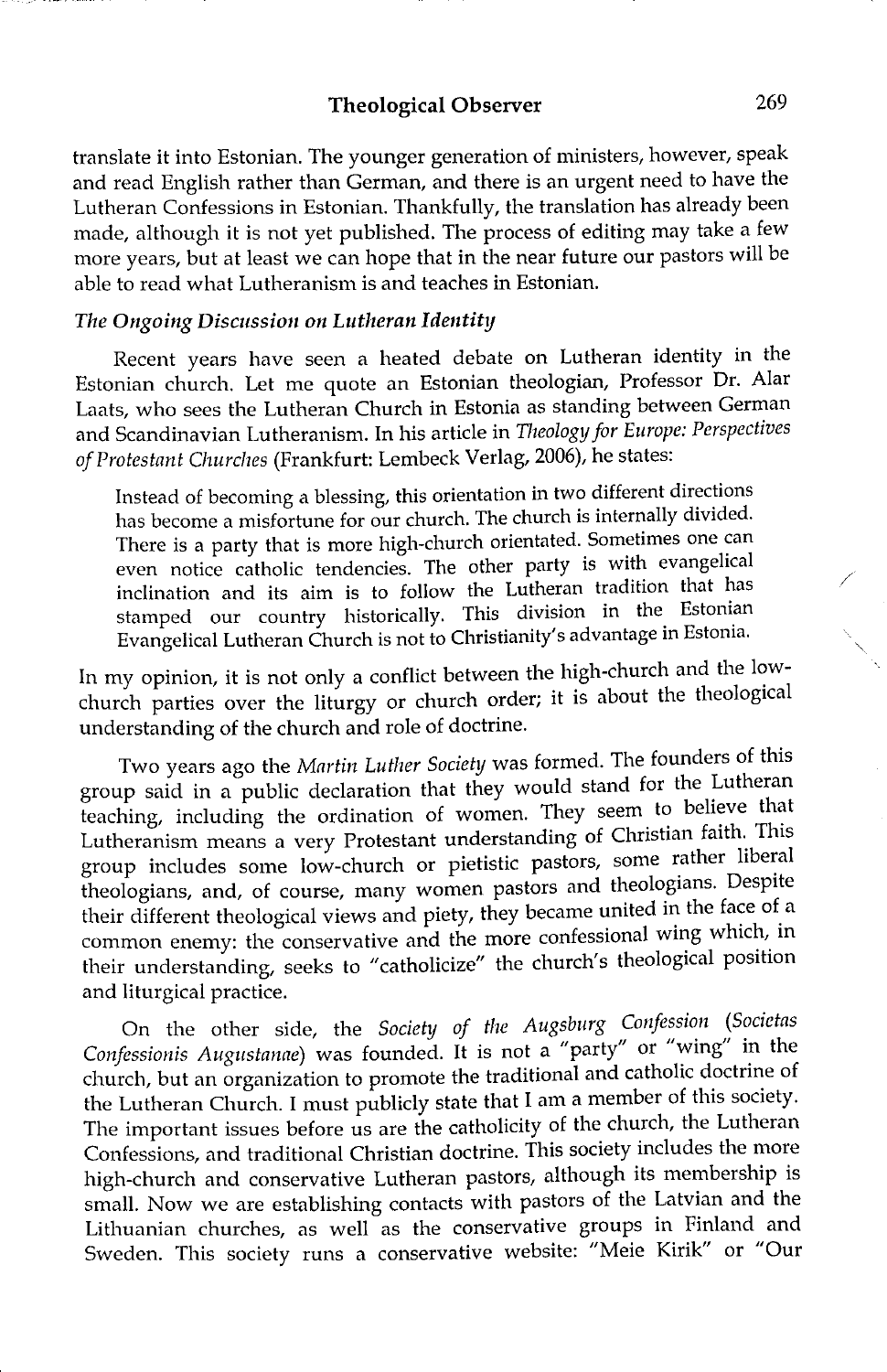Church" (www.meiekirik.ee). We hope to publish brochures and books on traditional Christian faith **in** the future.

# *The Lutheran Church' in Estonia at the Crossroads*

The Lutheran Church of Estonia is facing rapid changes in a predominantly secular society. Some years ago the General Synod passed a new church constitution. The first paragraph of the constitution states: "The EELC is a free people's church.  $\therefore$  "This definition goes back to the very beginning of the Estonian Lutheran Church as it was formed in 1917-1919. Our problem today is that after fifty years of Soviet rule we are not a free people's church. It is true that the Lutheran Church still has a nation-wide network of parishes in Estonia. It could function as a good operational basis for missionary activity. On the other hand, local pastors and congregations have to deal with the maintenance of church buildings. Much energy and money is spent on buildings rather than missionary or pastoral work with the people. A local pastor is sometimes expected to be a good manager rather than a man of prayer. The church does not have a reliable economical basis. In Estonia, many people think that the church is financed by the state and that they do not have to support it financially. The truth is that the church was disestablished a long time ago, and the only financial resources are freewill offerings and, in a few cases, income from property. The ability to cope with economic problems differs from parish to parish.

The main reason why the Estonian Evangelical Lutheran Church cannot remain (or become again) a people's church is that there is an important characteristic missing: there is no operational Christian education system. In the old days, local pastors were responsible for Christian education. Everybody had to pass the confirmation classes as well. Now religion is taught only in 5 or 6% of Estonian public schools. The only chance to get some Christian education is through the Sunday schools and confirmation classes, as well as Bible classes. The Estonian Church has come to recognize in recent years that we need to pay more attention to being a mission-minded church. First, it is obvious that we are living in a secular country. There are many places (e.g., new growing towns) where the Lutheran Church is not present. Second, we should reconsider our working methods. Third, we should reassess our use of resources.

There is also the question of whether our church is going to change or correct its theological position. It seems that the Scandinavian folk churches have chosen their path. They have accepted the dominant ideology of the secular society. The ordination of women and the blessing of same-sex couples belong to their ideology. The three Baltic Lutheran churches are still influenced by continental Protestantism and Scandinavian Lutheranism, which are now rather liberal. Due to the Soviet occupation and the Iron Curtain, our societies in the Baltic countries are not very developed, but this is changing fast. The question is: How long can the churches resist?

*'!* 

 $\mathbb T$ l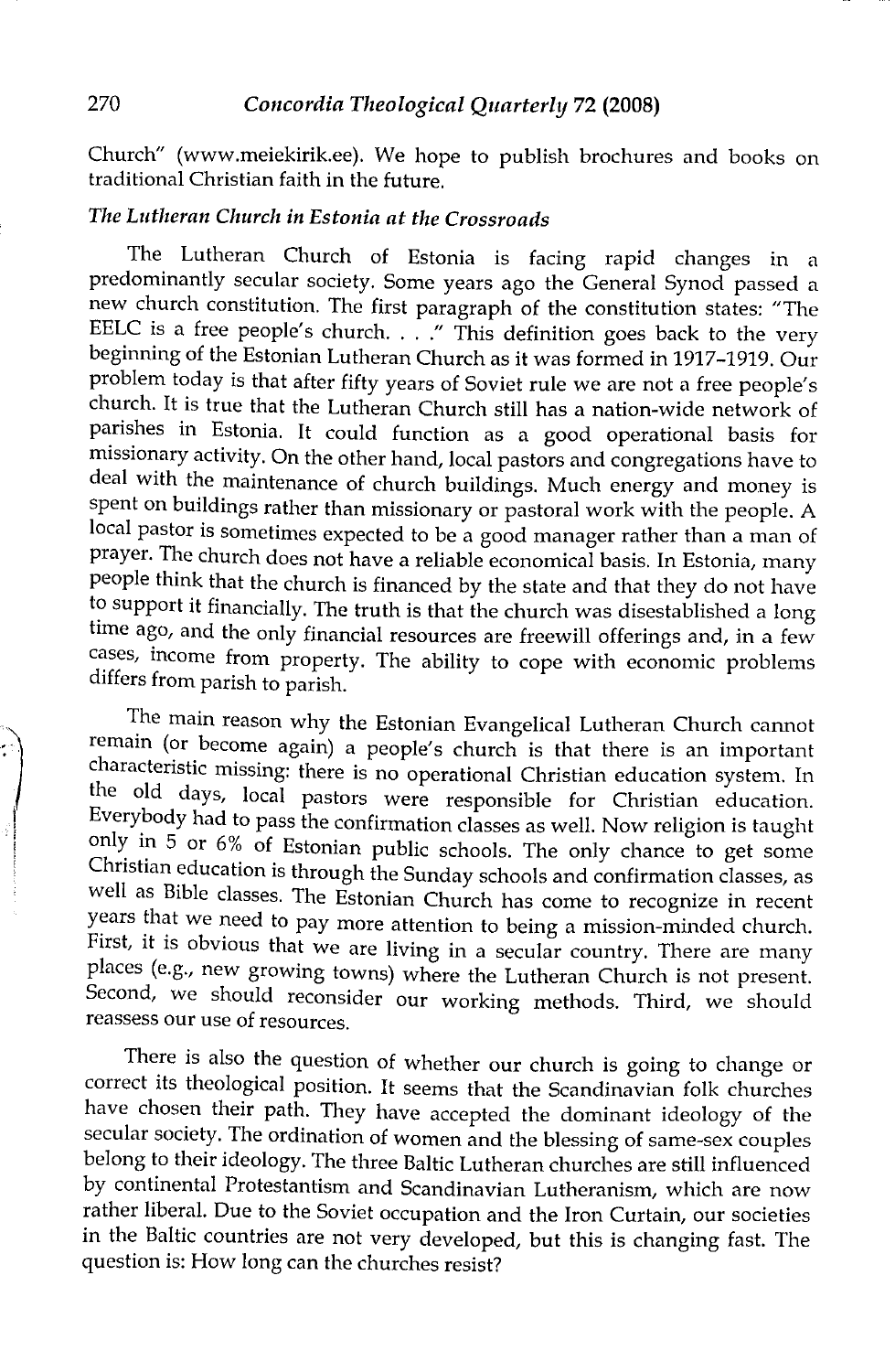There is no doubt that our closest partner is the Church of Finland. The Estonian and Finnish languages are related. There are many relationships between the congregations and people of these two churches. If the Church of Finland decides to accept homosexual relationships (and I think it is just a matter of time), then should we stop all official relations with that church? It seems in this issue that the Lutheran churches of Latvia and Lithuania have made up their mind. On that account, I am glad that the cooperation between the Baltic churches has deepened in the last years. The very fact that the Archbishop of Estonia signed the joint letter of the Baltic primates to the Church of Sweden and the Lutheran World Federation is a remarkable sign of this. On the other hand, the leadership of the Estonian church would like to keep good relations with the German and Scandinavian Lutheran churches, which are our traditional partners, although the official acceptance of the socalled same-sex partnership by some of these churches may cause problems.

The Estonian Lutheran Church is standing at a crossroads right now and must decide whether it wants to become a more confessional and confessing missionary church or remain a people's church with a moderately liberal theological position to please everybody who would like to belong to it. I am not very optimistic about the first option as long as there will be no change m theological training and education. On the other hand, the number of clergy that are unhappy with the developments in Sweden and Finland is growing. We see the possible collapse of traditional Lutheranism in the churches we have loved and admired. There is nothing we can do except to pray and remain faithful to our Lord. It is extremely important that we deepen our contacts with the Latvian and Lithuanian churches and other conservative and traditional Lutherans, to arrange seminars or conferences on Lutheran theology for pastors, students of theology, and laymen, and to publish good Lutheran theological and devotional literature. I would be grateful if The Lutheran Church-Missouri Synod can help us a little in these matters. And, of course, please pray for us and for our church.

> Veiko Vihuri Area Dean of the Estonian Evangelical Lutheran Church Pastor of St. Catherine's Lutheran Congregation Karia, Estonia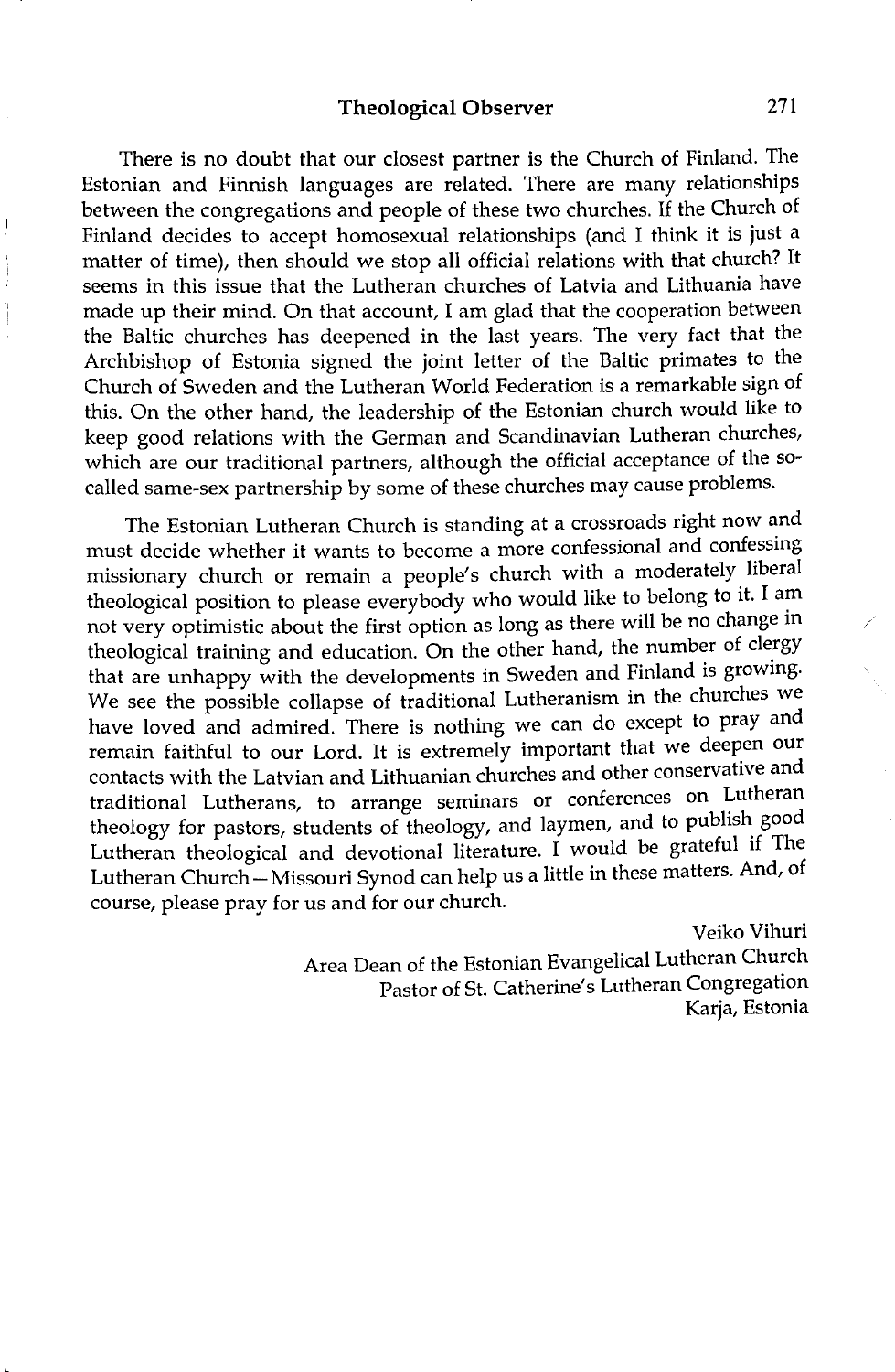### **Law and Gospel in Pannenberg, Wingren, and Scaer**

*[What follows below is the English summarq of the doctoral dissertation written in Swedish for the Norwegian School of Theology in Oslo (December 2007) by Tomas Nygren entitled, "Law and Gospel as Talk About God. An Analysis of the View of Law and Gospel in Some Contemporary Lutheran Theologians: Pannenberg, Wingren and Scaer." The Editors]* 

This dissertation begins with the initial observation that Lutheran theologians today appear to understand the relationship between law and gospel in primarily one of three ways: 1) as elements in salvation history (the era of the law is followed by the new era of the gospel); 2) in terms of a dichotomy (where law and gospel are each other's opposites); and 3) in dialectical terms (where law and gospel function both in opposition to and in cooperation with each other). Representatives for these three understandings are in the present investigation Wolfhart Pannenberg (the salvation-historical view), Gustaf Wingren (the dichotomous view) and David P. Scaer (the dialectical view).

The chief characteristic of a *dichotomous view of law and gospel,* such as Wingren expresses, is that the law is understood as having two uses. The first, "civic" use of the law is to promote good deeds in creation and to maintain good order in society. The second use of the law is to bring people to the realization that they are judged before God and so to prompt them to accept the gospel. Law and gospel are always in opposition to each other, since the law *always* accuses. The law exists in order to limit sin and should not be seen as an original expression of God's will.

A *dialectical relationship between law and gospel,* as found in Scaer's work, is characterized by three uses of the law. This means that law and gospel are opposed to each other only in the first two uses of the law; when it comes to the third use of the law they complement each other. Moreover, the antagonism between law and gospel is not inherent to the law, since that antagonism depends not on the nature of the law itself but on human sin. All human beings, as sinners, need the first and second uses of the law. The Christian, however, also sees the law's original goodness and understands the law as a positive expression of God's will (the third use of the law).

A *salvation-historical perspective to law and gospel,* which Pannenberg represents, typically sees the law as a temporary arrangement in effect only until the gospel comes and replaces it with entirely new conditions. The law's role for people today is, in a salvation-historical view, limited to something equivalent to the first use of the law. It is a contextually formed "natural law" that only obliquely indicates the will of God. The second and third uses of the law are nonexistent according to this perspective. The law cannot be seen as an original expression for the will of God.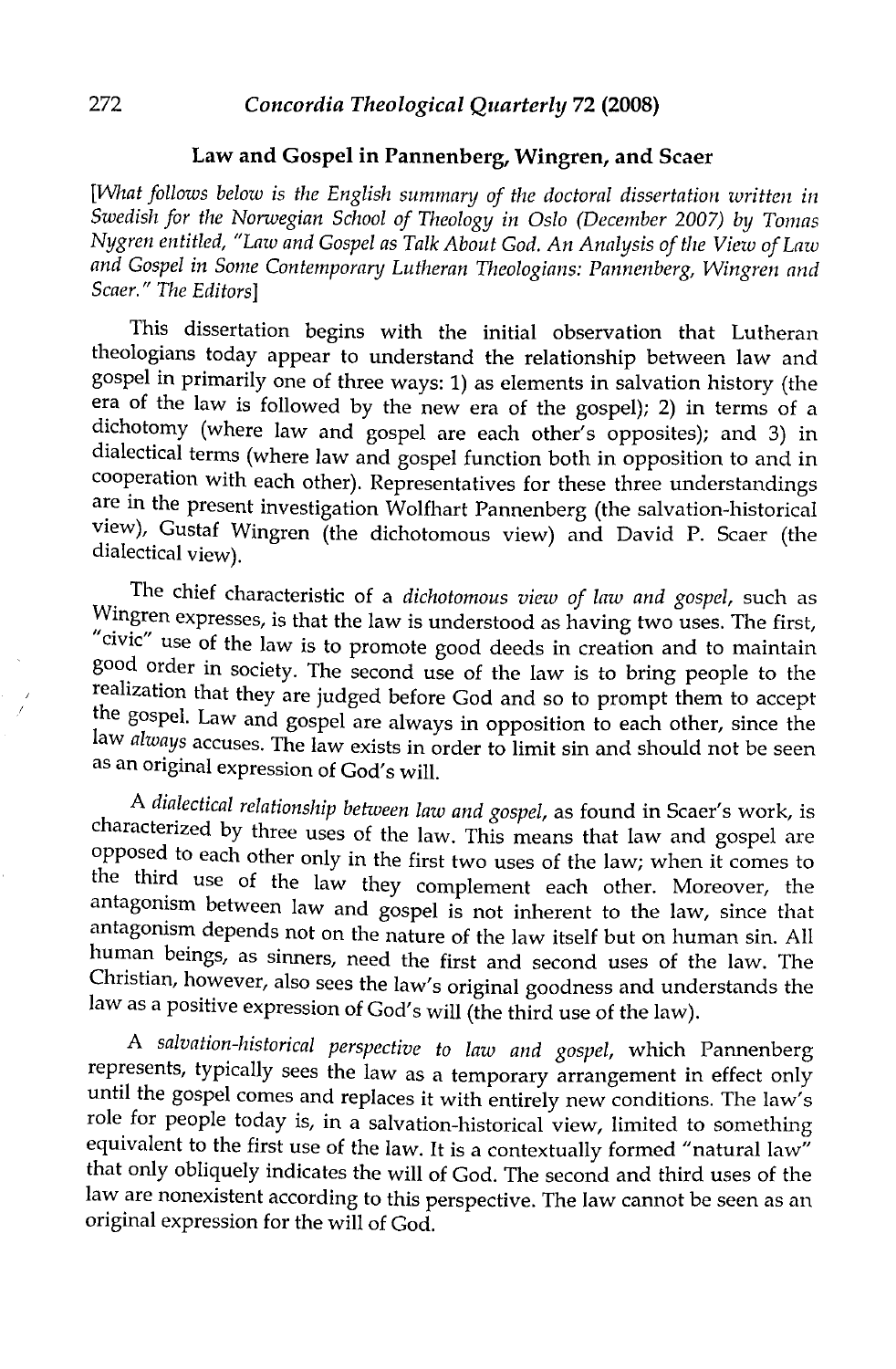The first question asked of the three representatives chosen is how their different understandings of the connection between law and gospel can best be understood in relation to each other. One possibility, for example, is that a decisive relationship exists between a given doctrine of justification and a given view of law and gospel. A theologian's understanding of justification would accordingly have significant consequences for how he or she understands law and gospel. In the present work I have used the term *metadogmatic* for this type of correlation. The stronger a meta-dogmatic connection there is between two points of doctrine, the stronger the correlation will be between them. The question to ask then is what point of doctrine has the strongest meta-dogmatic connection to law and gospel? In other words, what point of doctrine casts the most light on how law and gospel are understood? The primary candidates under consideration, based on secondary literature, are the doctrine of justification, the anthropology of the Christian, and redemption. My meta-dogmatic analysis of possible correlations in the theologies of Wingren, Scaer, and Pannenberg reveals, however, that none of these candidates can adequately explain why there are at least three ways of understanding law and gospel.

My own suggestion then follows, namely, that a given view of law and gospel can best be understood in relation to a given view of God's attributes. In order to examine different dimensions of God's attributes, I employ a modified version of Gustaf Aulen's division of God's attributes into three dimensions. These are here termed "the dimension of power," "the dimension of reaction," and "the dimension of relationship." I propose that an analysis of a theologian's "God-talk" can fruitfully illuminate the same theologian's understanding of law and gospel. Attributes belonging to the "dimension of power" are God's omnipotence and omniscience. Attributes belonging to the "dimension of reaction" are God's righteousness and holiness; these find expression in God's wrath when confronted with human disobedience. Qualities belonging to the "dimension of relationship" are God's love and goodness.

My analysis demonstrates that Pannenberg merges the dimensions of power and reaction into the dimension of relationship. Pannenberg's view of God's attributes is shown to be ultimately one-dimensional. Turning to Wingren, we find in the final analysis a two-dimensional view of God's character: a dimension of relationship and a dimension of power. In Scaer's theology, on the other hand, none of the three dimensions overlaps to an extent that a simplification of three dimensions is justified. Accordingly, Scaer gives expression to a three-dimensional view of God's attributes.

The meta-dogmatic analysis of correlation demonstrates that there is a correspondence between different ways of understanding God's attributes and different ways of understanding law and gospel. When law and gospel are only seen from the perspective of salvation history, as in Pannenberg, then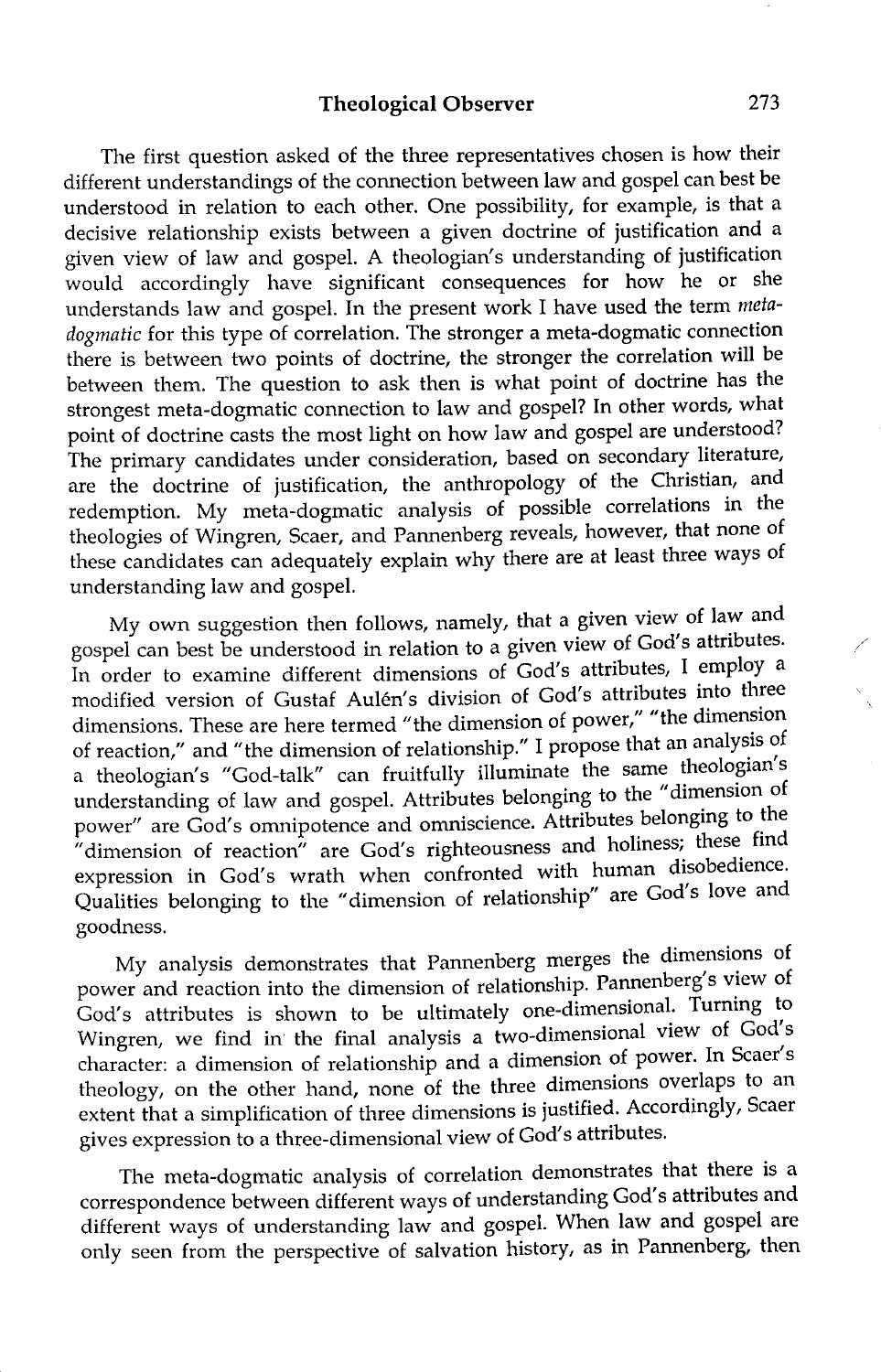there is a link with a one-dimensional view of God's attributes governed by the dimension of relationship. Likewise, a dichotomous view of law and gospel, as in Wingren, correlates to an understanding of God in which the dimensions of \_ power and relationship are dominant. God's omnipotence is in this case expressed as law when confronted with sin's resistance. Finally, Scaer's dialectical understanding of law and gospel is related to his three-dimensional understanding of God's attributes in terms of power, reaction, and relationship. The third use of the law, found in a dialectic view of law and gospel, has its background in the dimension of reaction, which assumes that God, being holy and righteous, has an inherent eternal norm (an eternal law), and that this eternal norm provides the basis for God's judgmental reaction to sin. The law can accordingly be seen as something essentially good, since its content is inherently good and exists prior to sin's rebellion. In addition to the first two uses of the law, which both presume the presence of sin; the law has in this view a third use that is essentially good. This approach to an understanding of law and gospel, as an expression of "God-talk," is one of my chief contributions to research on law and gospel.

A second chief line of inquiry investigates which understanding of law and gospel provides the greatest theological potential. I evaluate what theological potential a given perspective has with the help of three criteria. The three criteria are:

- A *Bible criterion,* which assesses a theological system's ability to respond to critical exegetical and theological interpretation of biblical texts that are relevant for the doctrine in question. •
- <sup>A</sup>*criterion of internal coherence,* which assesses the degree to which a systematic theological presentation exhibits inner consistency. A theological system that coheres and succeeds in incorporating different points of doctrine is judged to have better theological potential than a system lacking inner coherence or the ability to integrate a breadth of doctrinal issues. •
- <sup>A</sup>*criterion of relevance,* which assesses a system's ability to address contemporary theological issues. •

Pannenberg maintains that the theological potential of Lutheran theology with its opposition between law and gospel is highly limited. His criticism of the traditional Lutheran view of law and gospel is for that reason extensive. Three considerations play into his criticism. According to Pannenberg, a traditional Lutheran understanding of law and gospel lacks exegetical grounding, it fails to exhibit logical consistency and it is unsuccessful in speaking to modern culture.

These three perspectives correspond to my three-pronged criterion of potential. My assessment of Pannenberg's criticism is necessarily at the same

*I I*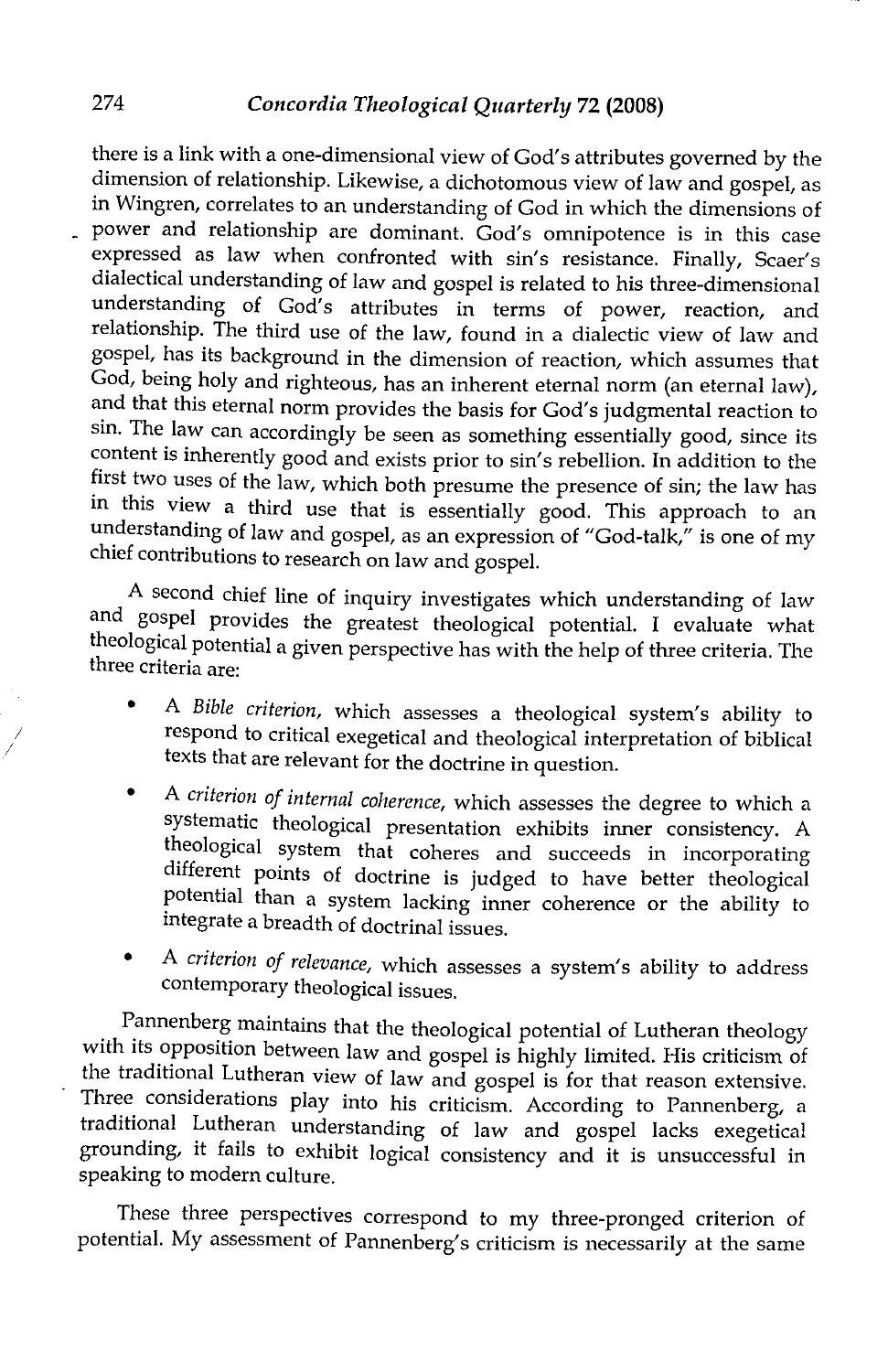time an assessment of what theological potential Pannenberg's salvationhistorical understanding of law and gospel provides in comparison with Wingren and Scaer. My investigation demonstrates for example that Pannenberg's objections to a traditional view of law and gospel are either untenable or at least not binding. Fully acceptable answers to his objections can be found, if only we step outside Pannenberg's own frame of reference, which *a priori* determines for him what arguments carry weight. Wingren's and Scaer's theologies, when complimented with additional material from current theological debate, can offer satisfactory answers. Pannenberg's criticism can thus be refuted. My conclusion is that a theology that contains some form of opposition between law and gospel offers greater theological potential than can a purely salvation-historical perspective of the two concepts.

The question that then follows is what type of opposition between law and gospel- dichotomous or dialectic- offers the greatest theological potential? In other words, does an understanding of law with two uses or an understanding of law with three uses create greater theological potential? Another way to ask the same question is this: What fundamental theological function ascribed to law and gospel provides the greatest theological potential?

The fact that these are different ways of asking the same question can be seen, for example, in the dichotomous perspective's emphasis that the phrase "the law *always* accuses" is an absolute statement. In this case, the opposition between law and gospel becomes the ultimate extremes for theology. Law and gospel assume a comprehensive fundamental theological function. In such a system the possibility of an original, essentially good law is perforce ruled out. A presupposition in the idea of a third use of the law, however, is the idea of an original and good law, and this is therefore also a presupposition in a dialectic view of law and gospel. A dialectical perspective can accordingly never give an opposition between law and gospel the same fundamental theological function as it can in a dichotomous perspective. Thus the answers to the above questions coincide.

I conclude that Scaer's and Wingren's theologies, as well as the American theological debate, which I take into account, reveal that a dialectic understanding of law and gospel offers greater theological potential than a dichotomous view. In other words, a more limited fundamental theological role for law and gospel (as in Scaer) offers greater theological potential than does a comprehensive fundamental theological function for the same pair of concepts (as in Wingren). The results can initially appear paradoxical. Taken together, however, these results illustrate a factor that I maintain exists inherently in any doctrinal system, viz., a point of doctrine provides the greatest theological potential when its roll in theological system is neither underestimated (as law and gospel are in Pannenberg) nor overestimated (as law and gospel are in Wingren).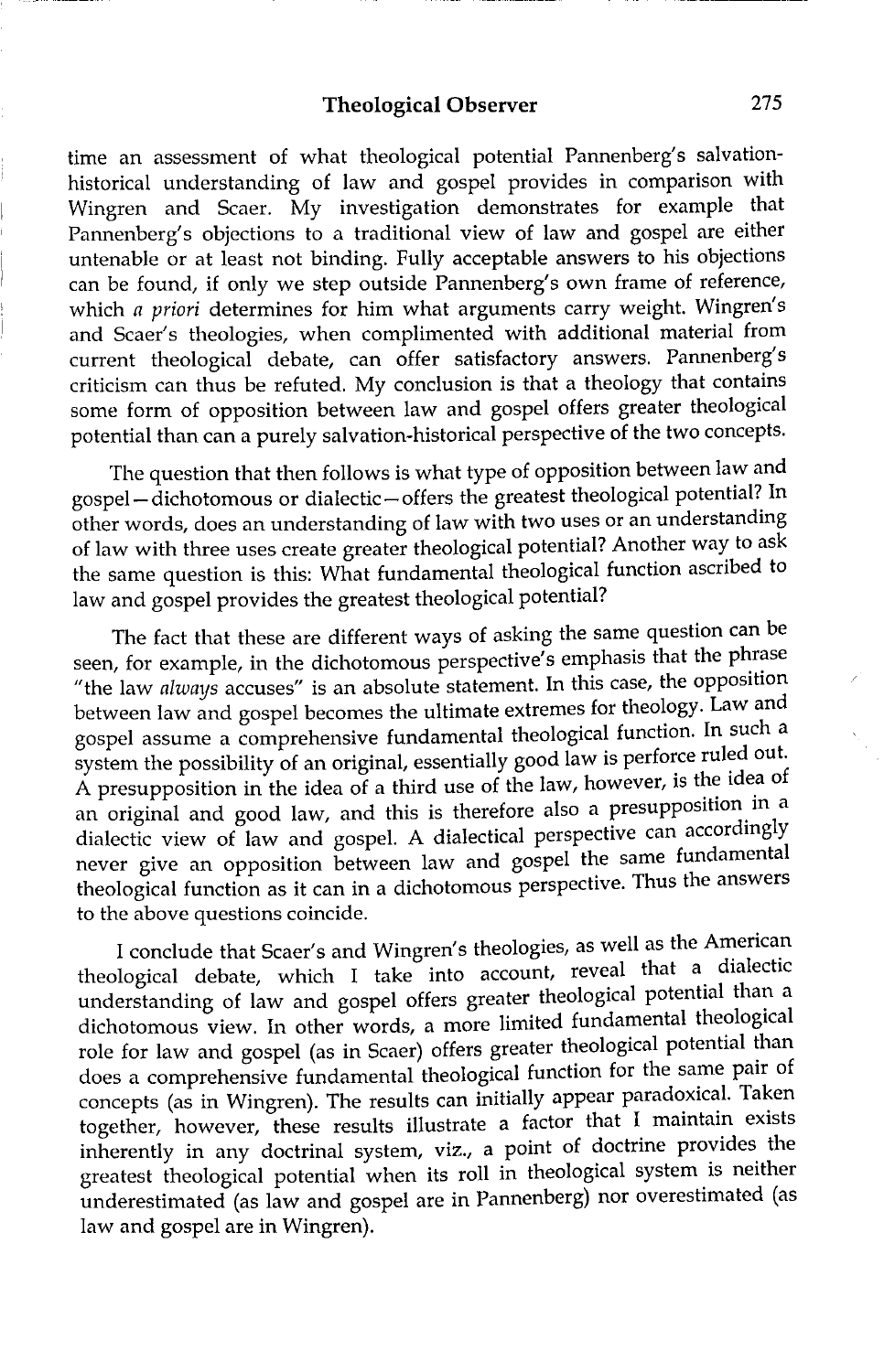There are several advantages with a dialectic view of law and gospel. Briefly, I wish to name the following results of my analysis:

- The third use of the law helps to preserve the gospel's character as good news, since the gospel is then not loaded down with the function of giving Christians ethical direction. The risk of practical legalism, in which something a person ought to do is perceived as a condition of salvation, is thereby minimized. •
- Allowing for an essentially positive use of the law prevents the law from being defined by current standards in society, and thereby makes it possible for the law to function as a critique of culture. In contrast, according to Wingren, the contents of the law are effectively decided by society's current standards and are accordingly unfixed and changeable. The problem with allowing current standards to dictate the contents of the law is that the law's capacity to criticize culture is reduced considerably. •
- A third use of the law, along with its first and second uses, provides a theology of sanctification with a better theological position. I believe that sanctification has increased markedly in importance in the present cultural climate, since a person's life is seen more and more as a project of identity. •
- If an essentially positive use of the law is included in a description of the law, then there is a better possibility of taking into account the New Testament's multi-faceted description of the law. Not least the exegetical discussions surrounding the New Perspective on Paul have reminded Lutheran theologians that the New Testament Epistles also contain" good" statements about the law. •

These points in a dialectic view of law and gospel can be asserted even while upholding a Lutheran theology's central opposition between law and gospel, where the sinful human person is exposed by the law and driven to the gospel. A person's basic meeting with the law in its first use in the order of creation, as Wingren for example argues, is also preserved. A dialectical perspective means in addition that the law's existential and cognitive dimensions are not put in unnecessary opposition to each other, which can be seen to occur in Wingren's dichotomous view of law and gospel.

Finally, I discuss the connection between understandings of God's attributes and the various theological potentials for different understandings of law and gospel. My analyses suggest that when God's attributes are considered with less than three dimensions, then a theologian loses theological potential to understand fully both law and gospel. Once again, this illustrates the importance of balance for a doctrinal system. When no dimension of God's attributes is reduced to the point of being swallowed up by another dimension,